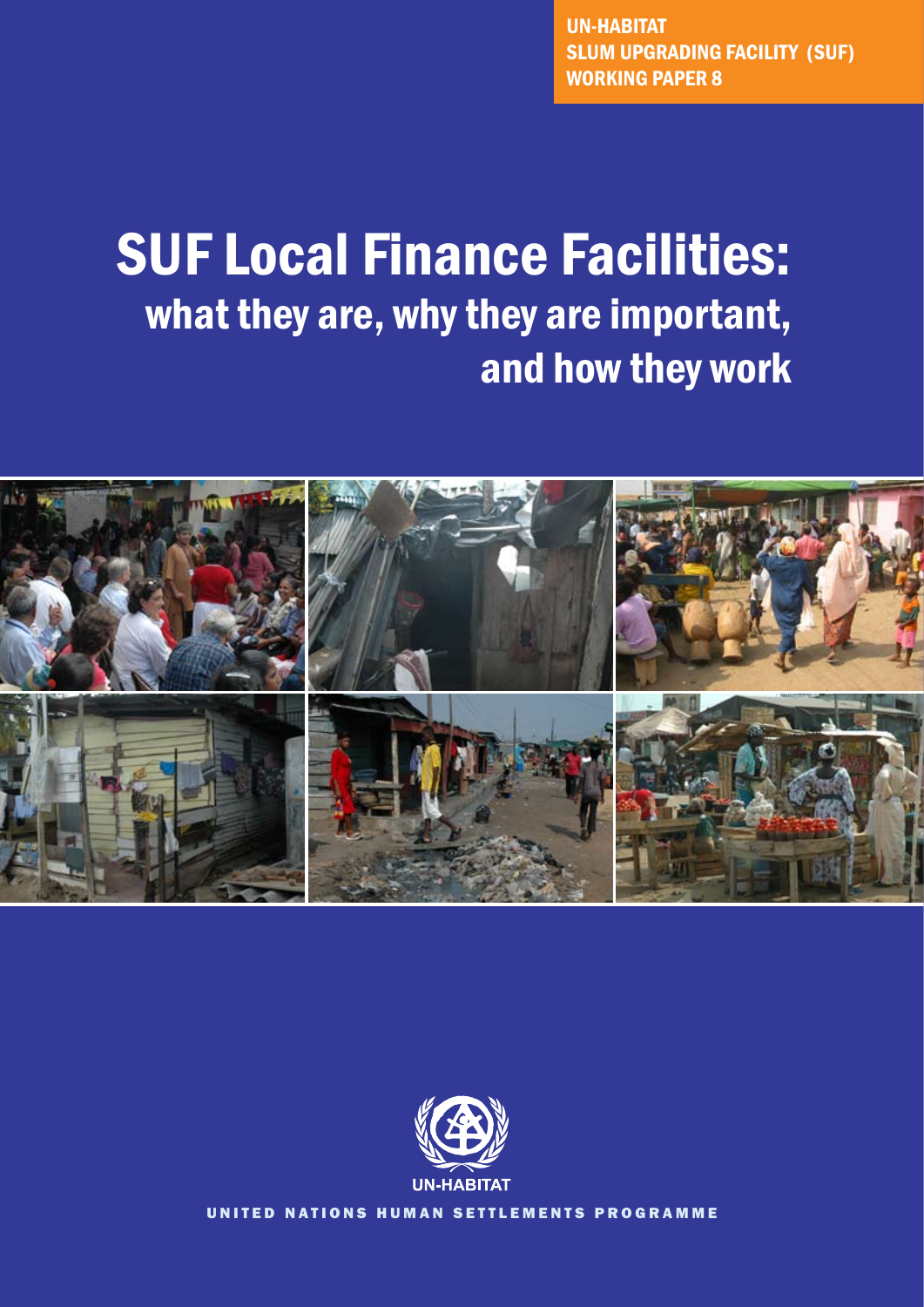#### finance facilities

#### UN-HABITAT slum upgrading facility

By Ruth McLeod Slum Upgrading Facility Pilot Team<sup>1</sup>

#### Cover photos:

| Top left:      | Community meeting at Kotte, Sri Lanka. Photo © Suzi Mutter, October 2007.            |
|----------------|--------------------------------------------------------------------------------------|
| Top center:    | Informal settlements in Kotte, Sri Lanka. Photo © Suzi Mutter, October 2007.         |
| Top right:     | Community meeting at Tema, Ghana. Photo © Suzi Mutter, 2005.                         |
| Bottom left:   | Informal settlements in Moratuwa, Colombo, Sri Lanka. Photo © Suzi Mutter, 2005.     |
| Bottom center: | Informal settlements in Old Fadama, Accra, Ghana. Photo © Suzi Mutter, October 2004. |
| Bottom right:  | Informal settlements in Old Fadama, Accra, Ghana. Photo © Suzi Mutter, 2005          |

Copyright © United Nations Human Settlements Programme (UN-HABITAT), April 2008

All rights reserved

United Nations Human Settlements Programme (UN-HABITAT) P.O. Box 30030, GPO Nairobi 00100, Kenya Tel: 254 20 7623 120 Fax: 254 20 7624 266/7 (Central Office) E-mail: info @ unhabitat.org Website: http://www.unhabitat.org

Design and Layout by Anne Musotsi Slum Upgrading Facility (SUF) United Nations Human Settlement Programme (UN-HABITAT)

<sup>1</sup> Members of the SUF Pilot Team are Ruth McLeod, Greg Polk, Marie-Odile Zanders, Jack Newnham, Lawrence Michel, Erika M. Kisseih, Marcel Pandin, Joe Bishota and Ayanthi Gurusinghe.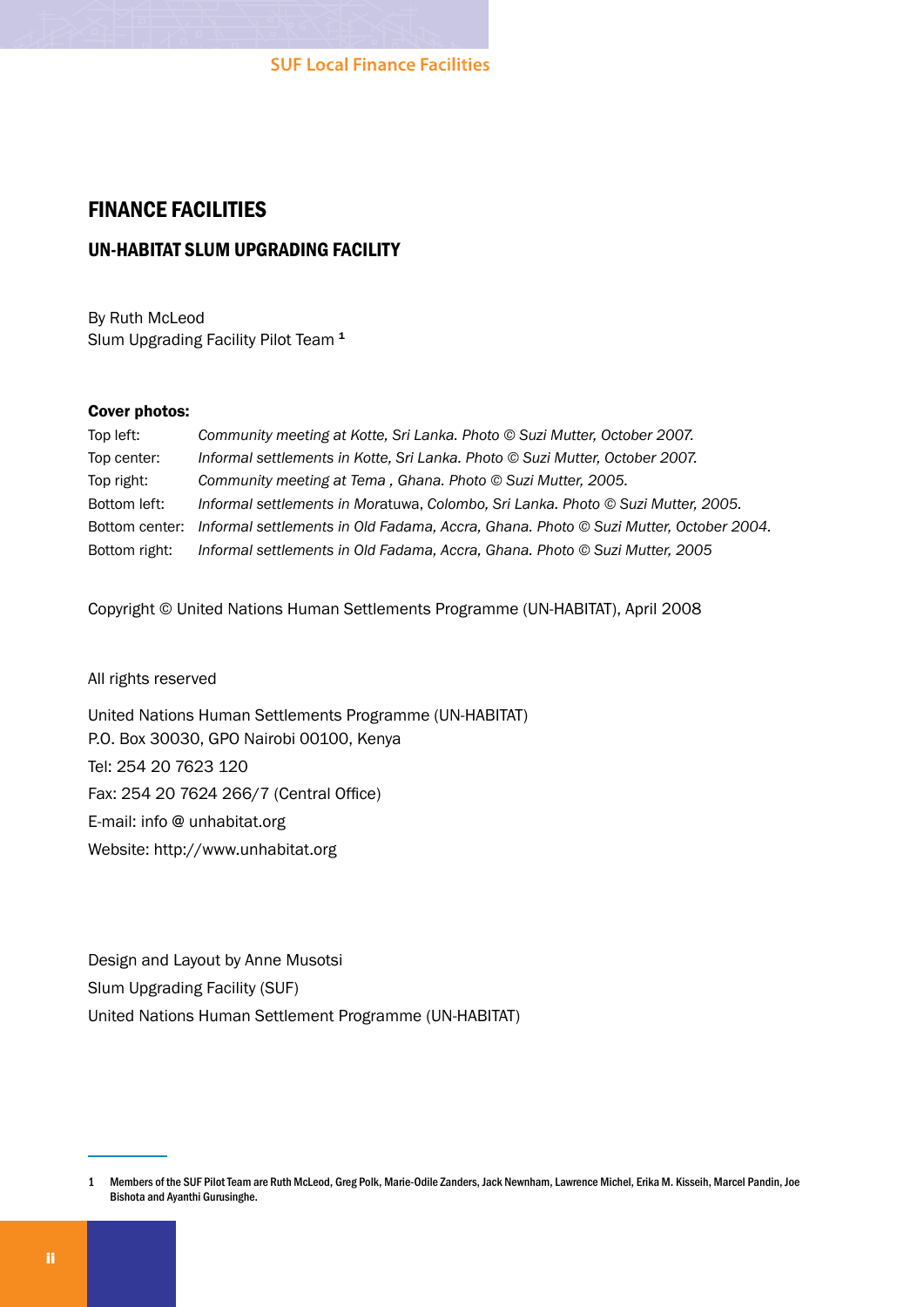## Introduction

It is estimated that up to 1 billion people live in slums in the cities of the world - one sixth of humanity – and that the numbers are rising. The UN-HABITAT Slum Upgrading Facility (SUF) Pilot Programme of UN-HABITAT was established in 2004 to help address this problem. SUF is a technical cooperation and seed capital facility with a central purpose: to test the potential for increased access to formal credit for slum dwellers' organisations, enabling them to implement slum upgrading projects.

The Slum Upgrading Facility (SUF) operates under the premise that slums can be upgraded successfully when the existing slum dwellers are involved in the planning and design of upgrading projects. SUF works with local actors to make slum upgrading projects "bankable" – that is, attractive to retail banks,



*Ibbagwette, informal settlements in Colombo, Sri Lanka. Photo © Suzi Mutter, January 2005.*

property developers, housing finance institutions, service providers, micro-finance institutions, and utility companies. SUF has pilot projects in Ghana, Indonesia, Sri Lanka and Tanzania, where various approaches are being tested to support the purpose of the Pilot Programme.

A key element of the SUF Pilot Programme work is that of establishing local finance facilities with a specific remit to support slum upgrading. These local finance facilities are designed to improve access to credit for slum dwellers.

Each local finance facility is being set up as an independent not-for-profit company. In other words, the local finance facilities have no share capital per se and any profits realised must be applied back into the finance facility and used to support their core remit. This is an appropriate arrangement for multistakeholder institutions.

The local finance facilities are "owned" by their founder bodies and are representative of the community, public and private sector agencies that sign up as stakeholders <sup>2</sup>. However, in the case of the local finance facilities having to wind down, all assets must be distributed to one or more bodies able to fulfil the original remit of the finance facility.

The exception isIndonesia where, when established, the initial founders are required to resign from the Board of the new organisation. More details on the legal requirements in Indonesia can be obtained by contacting suf@unhabitat.org.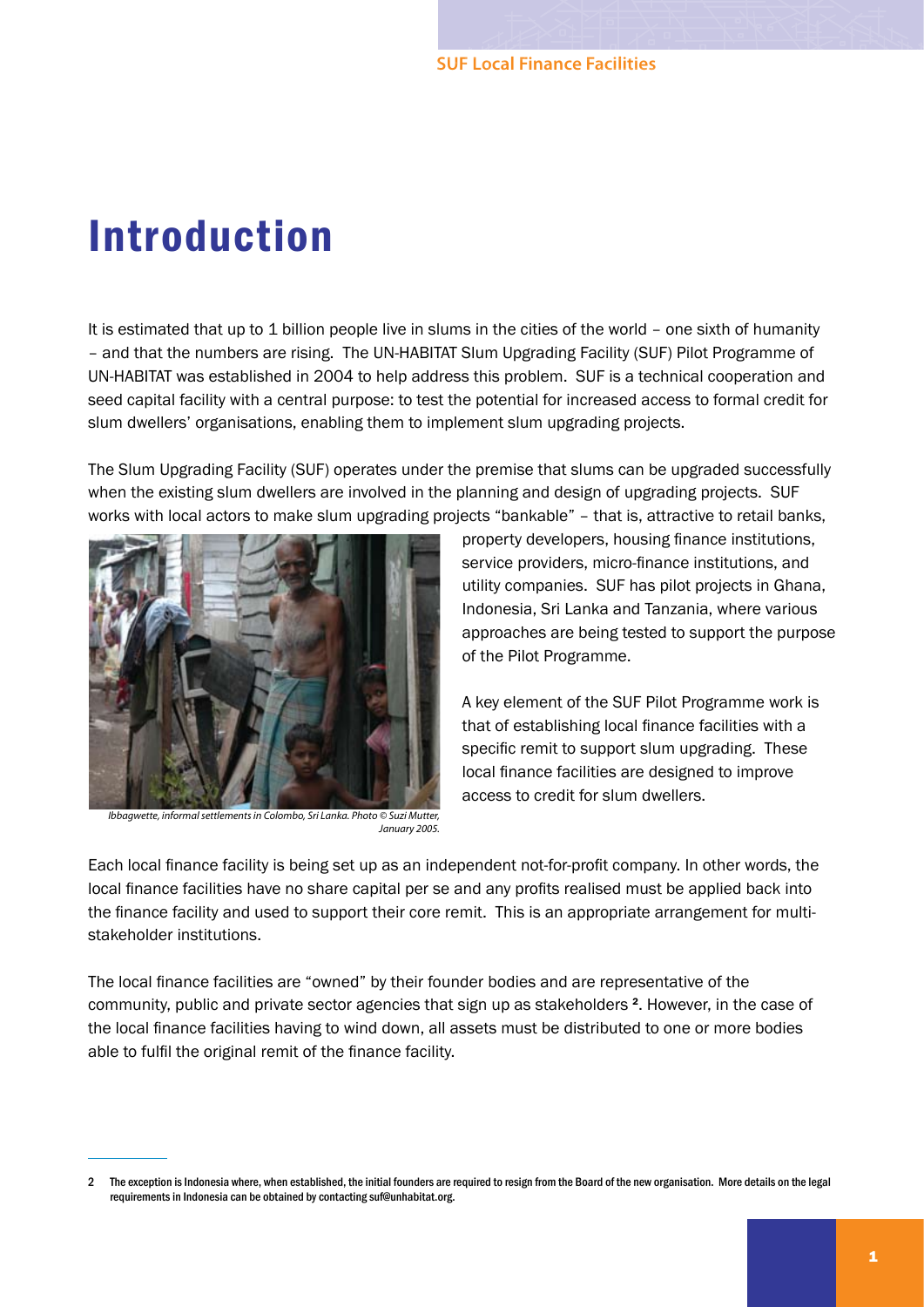## What are Local Finance Facilities?

Five local finance facilities are currently in development. Four are being promoted at the city level in Solo and Jogjakarta in Indonesia and in SAEMA and Tema in Ghana. The fifth facility is being established as a national facility in Sri Lanka.

A local finance facility is an institution set up to help community groups access credit from local commercial banks. In the case of SUF, the finance facilities take the form of independent not-for-profit companies that are hosted by existing local financial bodies, such as a local bank.

In order to provide a strong fiduciary base for the facilities, they are being hosted by existing local banks. For example, the national facility in Sri Lanka is to be hosted by the National Development Bank. This arrangement has two advantages:

- The projected scale of financial transactions in the first two or three years of each finance facility's operations is relatively small, due to the complexity involved in assembling slum upgrading projects. Given this low transaction level, the expense of setting up a totally standalone facility cannot be justified.  $\mathcal{L}_{\mathrm{max}}$
- $\blacksquare$  The finance facilities are new and have no track record of financial management. Host agencies, contracted for the purpose, are in a position to provide an important level of fiduciary oversight while the new finance facilities build up their own capacity over their first few years of operation. Such oversight should provide external contributors with the confidence they require to disburse grants for local credit enhancement use.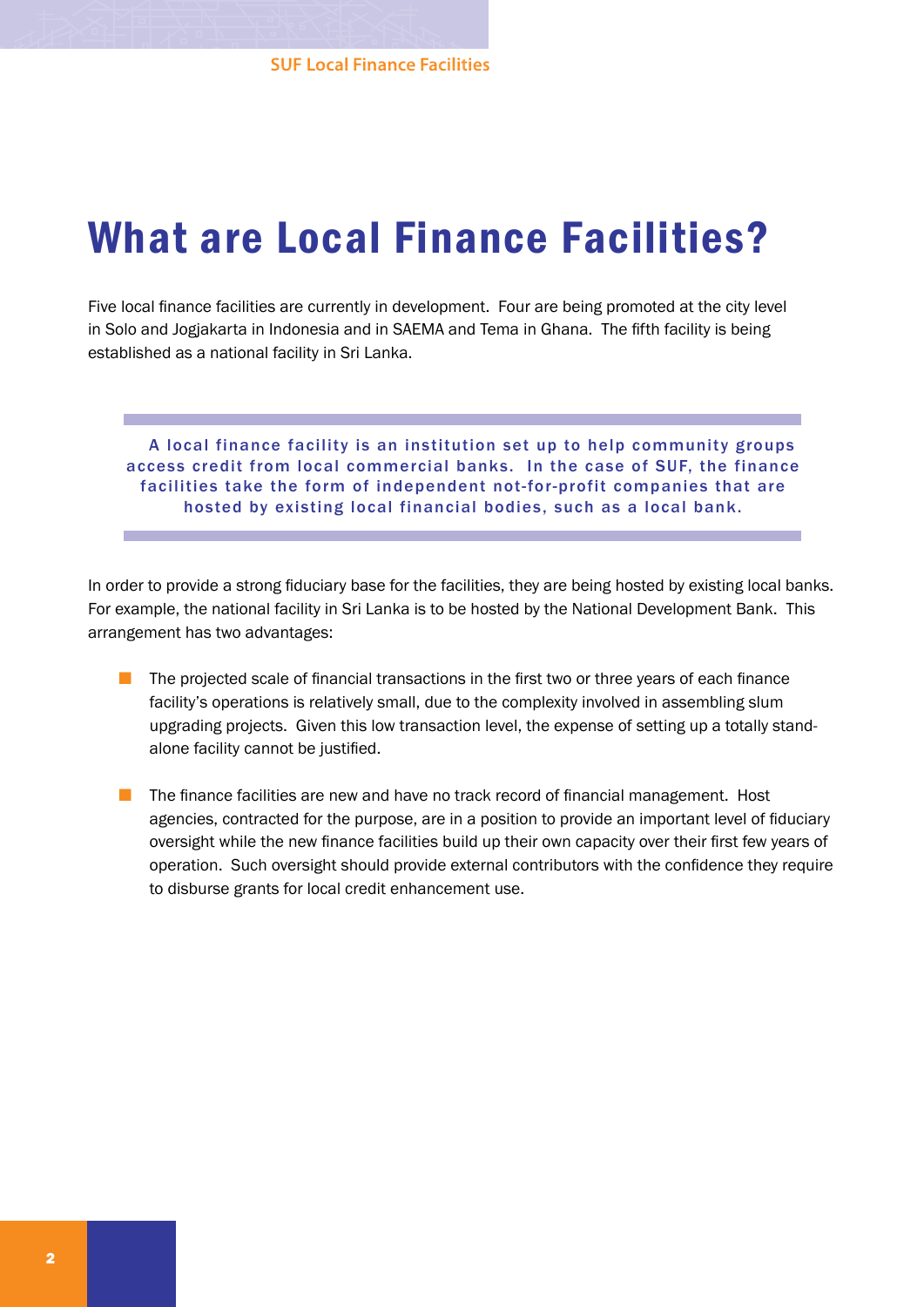# Why are Local Finance Facilities so important?

Put simply, local finance facilities offer more than just finance; they offer *Finance Plus.* The concept of Finance Plus, and what it includes, can be understood through the aims of the finance facilities themselves:

## 1. To bring together key players involved in city & national level slum upgrading strategies to address the challenge of financing

Ensuring effective slum upgrading means more than just bridging the finance gap. Land allocation and tenure, infrastructure planning and options for livelihood developments are all very important issues that need to be addressed. For this to happen, a range of institutional collaboration and commitment needs to be secured from slum dwellers themselves, from local and central government, from traditional councils (where relevant) and from commercial and professional stakeholders.

One of the advantages of the proposed local finance facilities is that their governance structure encourages the participation of all these actors while retaining a clear focus on slum and settlement upgrading that will benefit low income households. This is a large part of the Finance Plus role that conventional finance institutions find difficult to take on board – but which is vital if complex projects are to be adequately supported.

## 2. To catalyse the integration of commercial finance into slum upgrading



As the last decade has shown, accessing commercial finance for slum upgrading is extremely difficult. Formal finance institutions have little, if any, experience in assessing the risks involved. There is a lack of understanding on how lending in this area might fit into the core business models of banks and other lending agencies. Even where successful lending agreements

*Jangwani, informal settlement in Colombo, Sri Lanka. Photo © Suzi Mutter, January 2005.*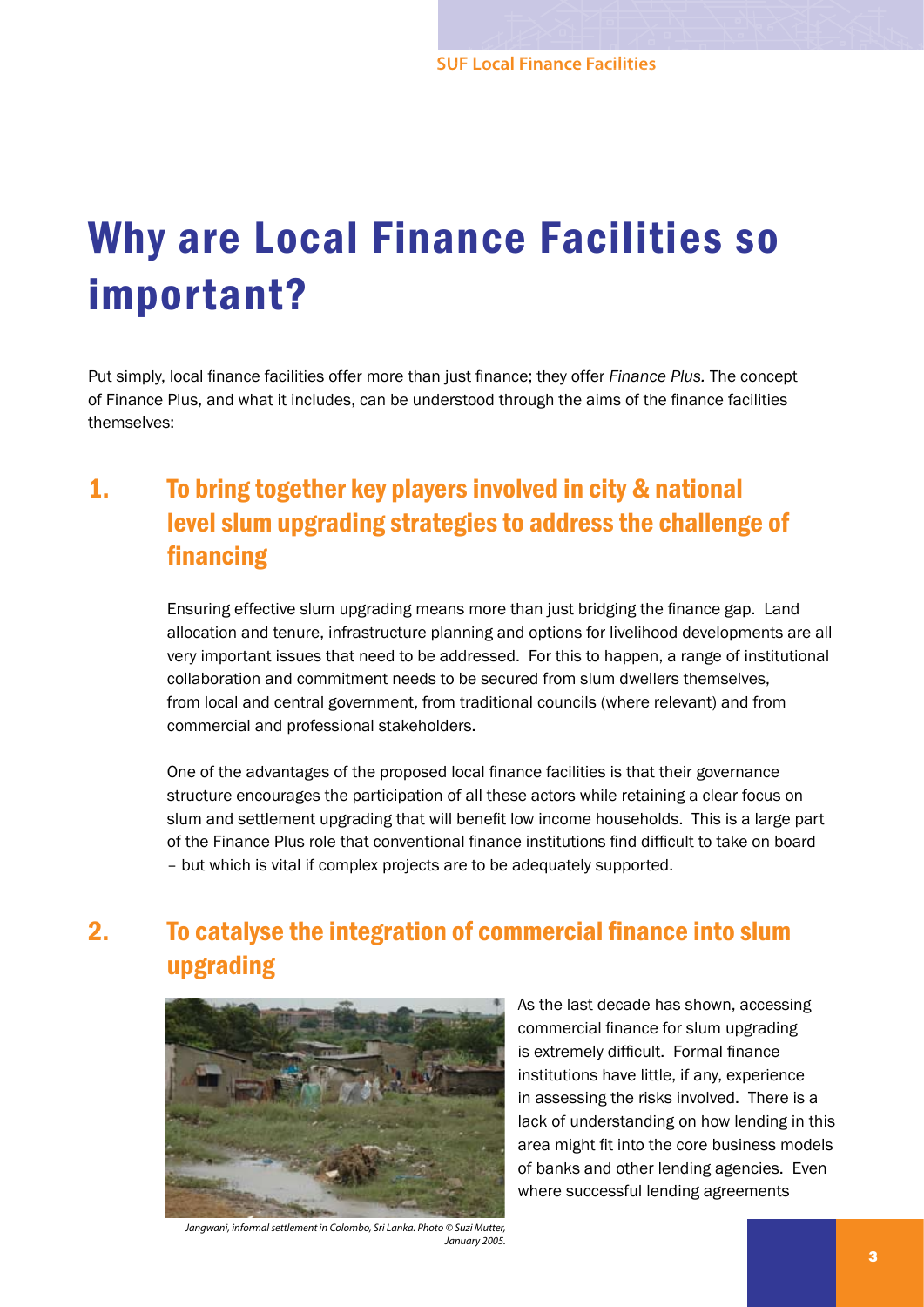have been negotiated (usually backed by guarantees), the time involved has been enormous, sometimes taking years.

One of the most significant problems is that of staff turnover within commercial lending agencies, particularly where financial markets are developing rapidly and there is a high demand for financial and banking staff. Lessons learned through implementing projects on the ground often fails to translate into systematised delivery processes, because the knowledge moves when personnel relocate.

One of the big advantages of having a permanent local finance facility dedicated to supporting financing of slum upgrading is that continuity in learning and knowledge sharing based on the practical experience of projects on the ground can be ensured. This is because the facilities have a strong local governance base and are not dependent on highly mobile financial professionals.

### 3. To provide mechanisms to blend different forms of funding to maximise affordability

Slum upgrading requires a mix of financial services. Project lending. individual and collective lending, short, medium and long term lending, direct subsidies, cross subsidies within projects, bridge finance and guarantees are just some of the elements that might be required. The local finance facilities are designed to have the flexibility and capacity to ensure that blending results in optimum leverage and affordability.



*A market in Old Fadama, Accra, Ghana. Photo © Suzi Mutter, December 2004.*

## 4. To provide a financial mechanism to support the implementation of city-based slum and settlement upgrading strategies

The local finance facilities have been designed to support city-based interventions. All have high levels of engagement by local government as well as community, professional and private sector representation. In Ghana, for example, the local finance facilities are being established within the context of a broader development initiative – the Municipal Finance and Management Initiative – that is expected to lead to a new Local Government Finance Act aimed at strengthening local government's capacity to generate and manage investment finance.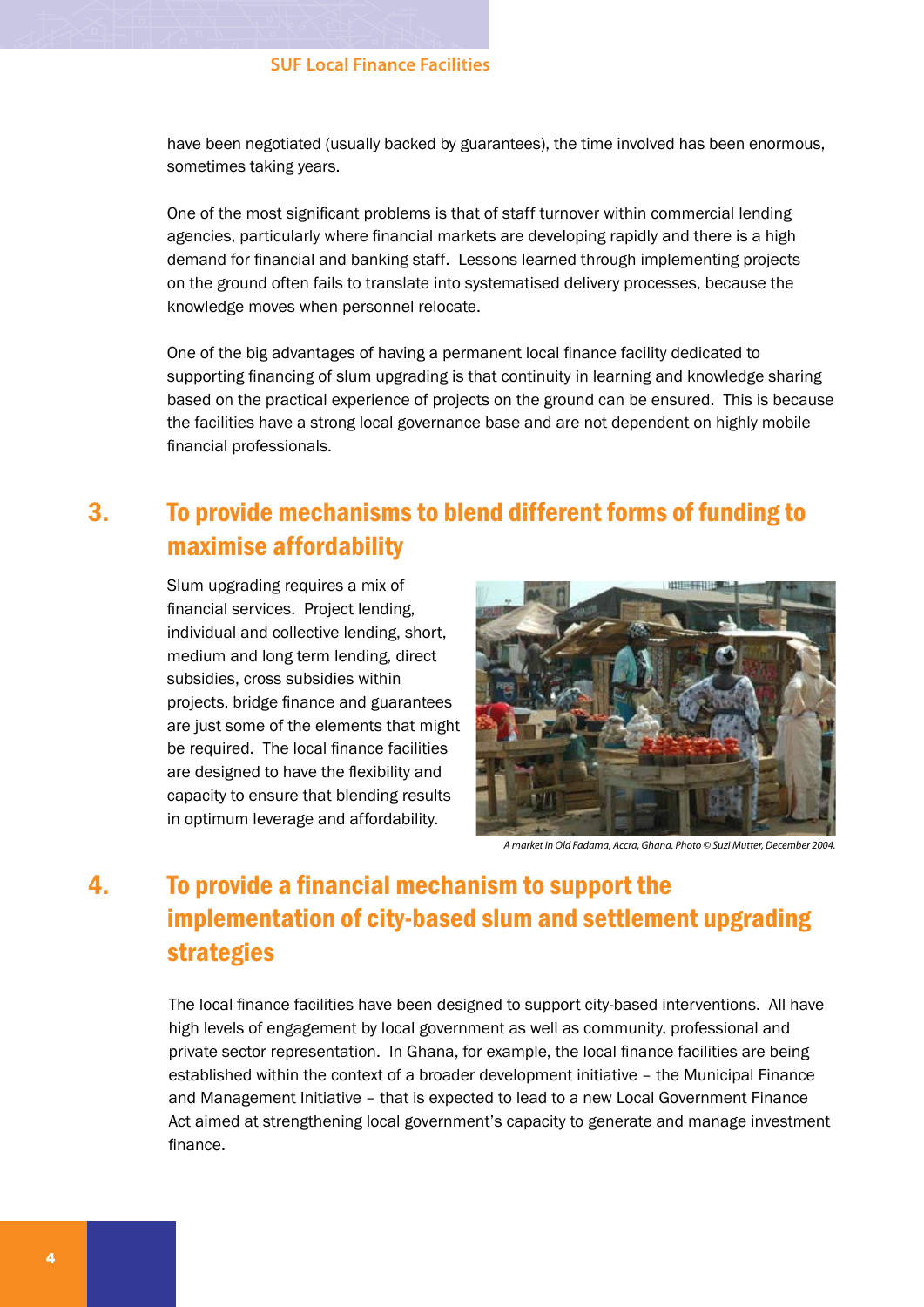Upgrading slums is a complex process and is certainly about more than just finance. The structure and purpose of local finance facilities is intended to capture the elements of that complexity, and translate it into a Finance Plus approach – one that is more likely to mean successful projects for slum dwellers.

## How will Finance Facilities work?

The local finance facilities are being established to be responsive to local contexts and conditions. These will vary between cities and between countries, but each facility has the remit to provide the following three generic forms of assistance:

- **Lack** Loan guarantees to facilitate access to commercial bank loans;
- **The Technical assistance to ensure the development of bankable projects and programmes, and;**
- **Catalytic grants to provide inputs that will make a critical difference to successful project** planning and implementation.

A range of grant funds have been identified to capitalise the local facilities. To begin with, the most significant donor will be UN-HABITAT, drawing on Slum Upgrading Facility Pilot Programme funds allocated for this purpose. However, important inputs are also projected, and in most cases have already been assured, from local and central government (who are also expected to make annual allocations to the facilities). Other potential donors will be approached once the facilities are operational.

The largest amount of finance to be used for slum upgrading projects and programmes should, in the long term, come from the commercial finance sector in the form of loans. Where appropriate, local and regional development banks may be approached, as will other global facilities such as Guarantco. To reach this stage, however, it is important that each facility be enabled to establish an initial successful track record of projects delivered on the ground. This is what the SUF Pilot Programme is all about.

There are two main types of initiatives that will initially be supported by the local facilities:

- **Area upgrading projects with project finance loans being negotiated from commercial lending** institutions and combined with other inputs such as local authority infrastructure installation, secure tenure allocation, cross subsidies from additional commercial components developed within projects etc., and;
- **Individual home improvement programmes with wholesale loans being secured for on-lending** through local savings and loan schemes and/or micro finance institutions.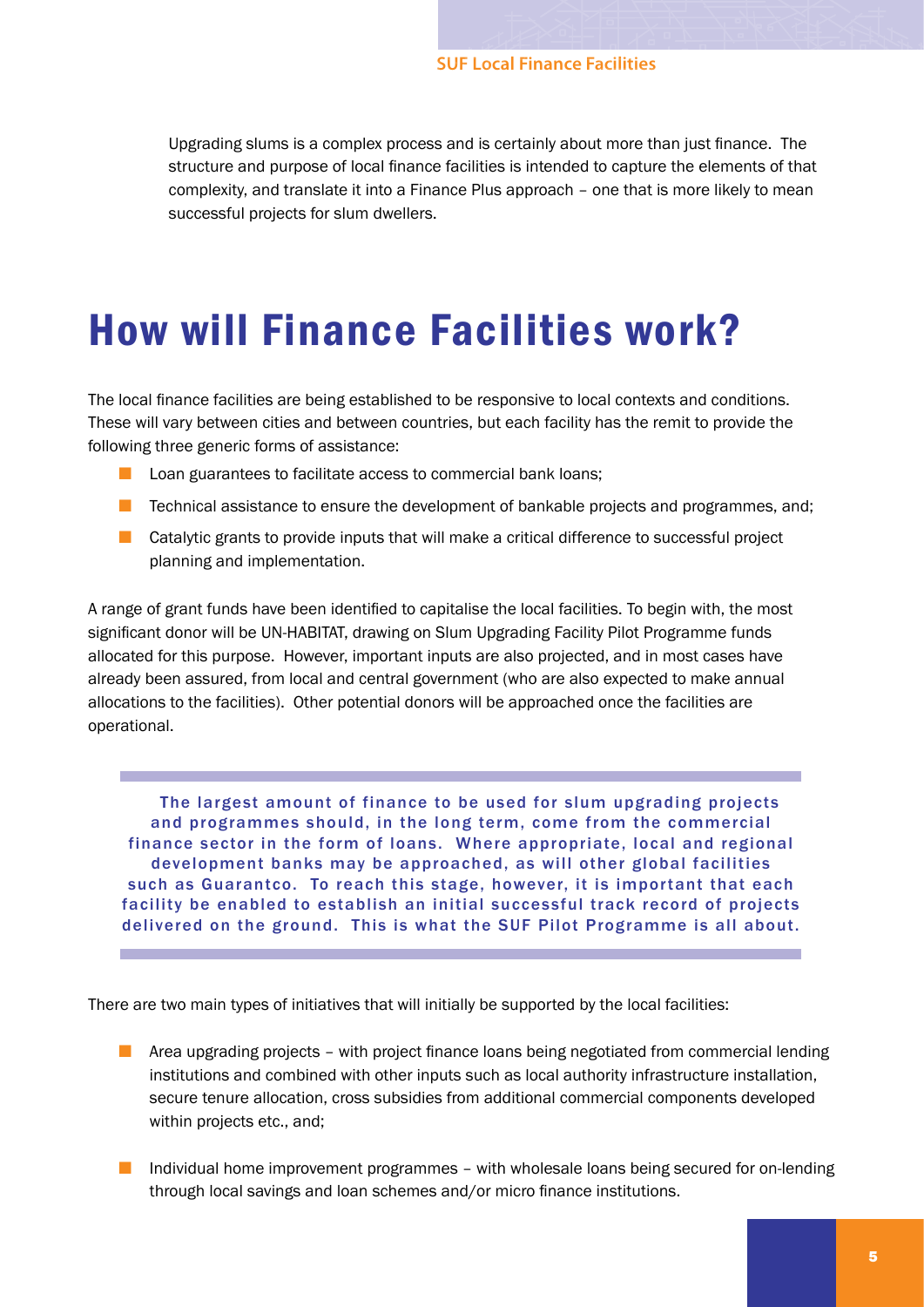The table below gives a summary overview of the services to be offered by the facilities currently being established and the sources of funds to initially be utilised.<sup>3</sup>

| <b>COUNTRY</b>                                    | Ghana         |              | <b>Sri Lanka</b> | Indonesia |       |
|---------------------------------------------------|---------------|--------------|------------------|-----------|-------|
| <b>CITY</b>                                       | <b>Tema</b>   | <b>SAEMA</b> | <b>National</b>  | Solo      | Yogja |
| <b>SERVICES TO BE OFFERED</b>                     |               |              |                  |           |       |
| <b>Guarantees for wholesale loans</b>             |               |              | $\Delta$         |           |       |
| <b>Guarantees for project loans</b>               |               |              | $\Delta$         |           |       |
| <b>Occasional bridge financing loans</b>          |               | ٦Ι           | $\mathcal{N}$    |           |       |
| Technical assistance for project design           |               | اد           | $\mathcal{N}$    | اد        |       |
| <b>Technical assistance for loan negotiations</b> |               |              | $\Delta$         |           |       |
| <b>Grants for initiating projects</b>             |               |              |                  |           |       |
| <b>SOURCE OF FUNDS</b>                            |               |              |                  |           |       |
| <b>SUF PMU</b>                                    |               |              | $\mathcal{N}$    |           |       |
| <b>Local Government</b>                           | $\mathcal{N}$ | N            |                  | N         |       |
| <b>National Government</b>                        |               |              | $\sqrt{ }$       |           |       |
| <b>Other</b>                                      |               |              |                  |           |       |
| <b>TYPES OF INITIATIVES</b>                       |               |              |                  |           |       |
| Planned home improvement programme                |               |              |                  |           |       |
| Planne are improvement project                    |               |              |                  |           |       |



 Activity in Tanzania is currently being determined.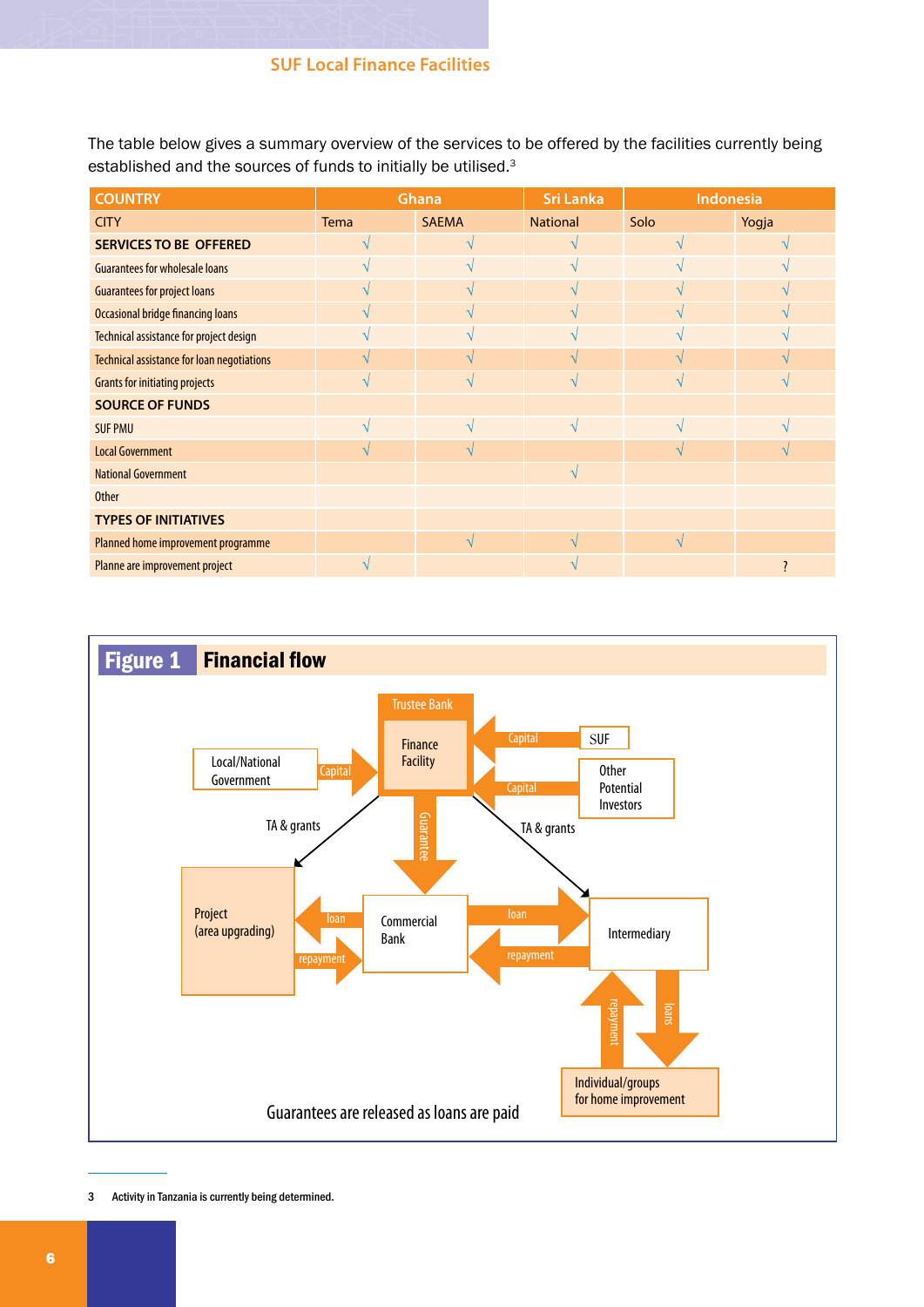The financial flows into and out of the facilities are summarised in Figure 1 above, with a standard guarantee arrangement being illustrated in Figure 2. Each of the arrows requires a contractual agreement, the terms and conditions of which must be separately negotiated. At the beginning, this is likely to take a considerable and somewhat unpredictable length of time, as the parties involved may be new to each other and new forms of shared understanding need to be created.

Experience suggests that this could take anywhere from six months to three or more years, but after the first stages these agreements can usually be concluded in far less time as people and organisations are able to learn from the precedents set 4.

In addition, the design and planning work required for area upgrading projects in particular is considerable, and could, even in developed countries, take three years or more. It is hoped that communication between those involved in establishing the different local finance facilities will enable constructive knowledge sharing and allow the development phase to be effectively managed.

It is important to note that each local finance facility is being established essentially as a revolving fund. All being well, the initial capital invested in the facilities will be retained and increase in volume as additional funding and interest earned from retained balances and occasional bridging loans is received<sup>5</sup>. As loans are repaid, guarantees will be released and the funds made available for use in other arrangements. Prudent provision needs to be made for potential losses and an adequate level of funds retained to cover these.

#### A revolving fund is a fund establish for a certain purpose, such as making loans, with the stipulation that repayments back to the fund be used again for the same purpose.

It also needs to be accepted that these local finance facilities are being set up to share the risks involved in implementing slum upgrading initiatives. If they become too risk averse, following existing conventional banking practice, this purpose is unlikely to be realised.

It is important to note that the local finance facilities are being established to support wholesale rather than retail lending. This means that the process will be highly reliant on intermediary agencies. Ensuring that these intermediaries have appropriate and adequate capacity will be crucial to ensuring success. Initial organisational assessments will need to be rigorous and steps will also need to be taken to ensure that any necessary strengthening of organisational capacity is supported.

Recent experience within the Community Led Infrastructure Finance Facility (CLIFF) demonstratesthis well, although problems mentioned earlier related to high staff turnover within banks continue to be an issue.

Itshould be noted that to avoid over-complicating the financial flow diagramme, interest receipts have not been included.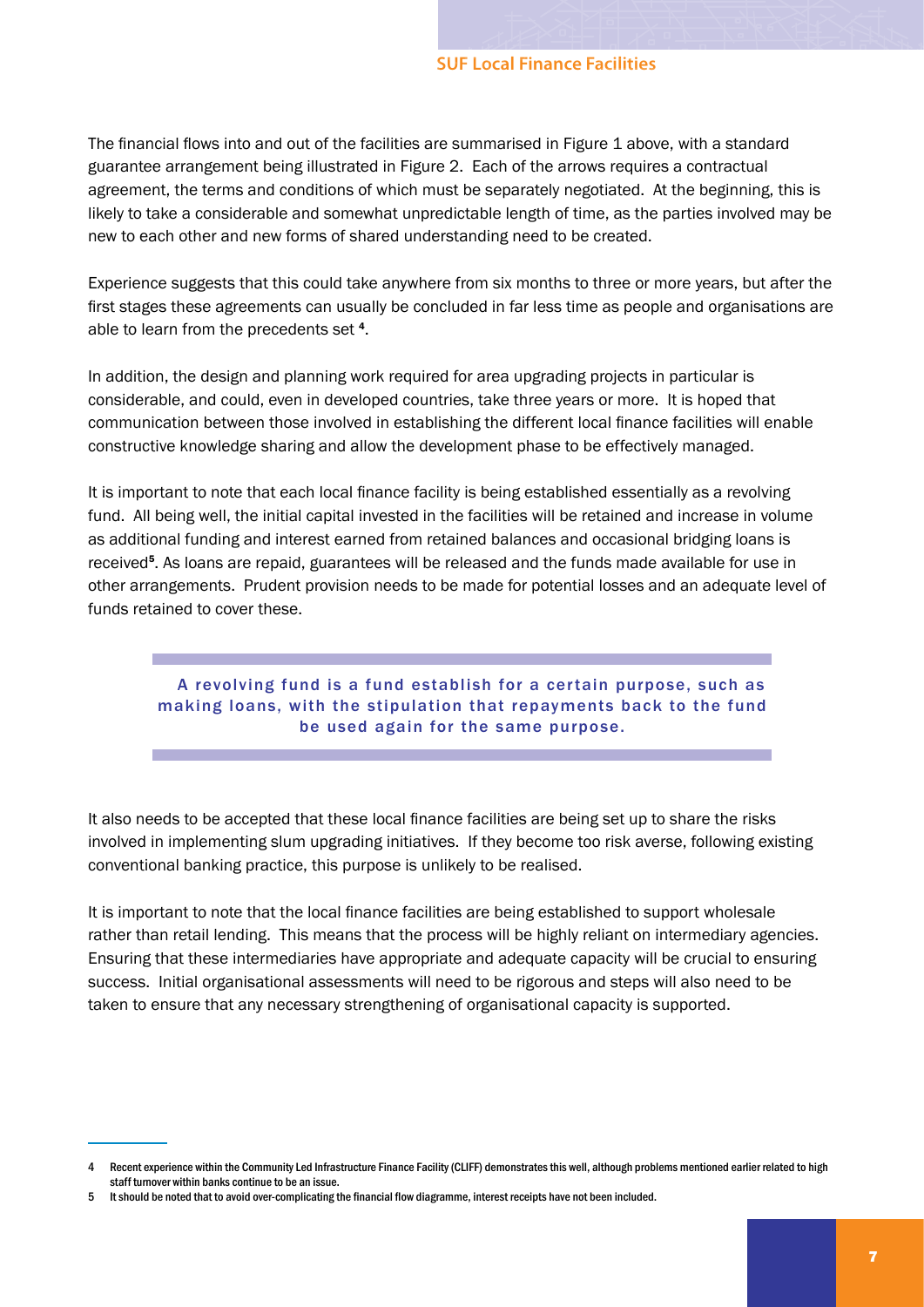#### How the Guarantees work

Guarantees are routine banking agreements. They are basically used to provide security to a lender so that the lender knows that they will be able to recoup some or all of their loss from the guarantor (i.e. the person or agency providing the guarantee) in the case of default.

For the kind of loans that will be supported by the local finance facilities, it is likely that the following tripartite form will be used: once the facility has decided to provide a guarantee, a legal agreement is drawn up stipulating what kind of arrangements will be put in place (for e.g. what percentage of the total loan extended will be covered and how losses will be shared between the lender and the guarantor in the case of default on the part of the borrower). Guarantee funds are then deposited under lien6 so that the lender can be sure that they will be available if they need to be drawn down to cover defaults in loan repayment. While the funds are held under lien, however, any interest that they generate belongs to the depositor.

One of the main advantages of using guarantees is that loans are not usually secured on a 100% basis (i.e. you don't have to deposit the same amount of funds to be held under lien as the loan that is being secured). This means that guarantee funds can be leveraged. For example, a 50% guarantee will secure a loan twice the size of the guarantee deposit; a 10% guarantee will secure a loan ten times the size of the deposit.



When lending agencies have had little experience in lending to low income households and/or for slum upgrading, the percentage guarantees that they require are usually high. However, after a first loan is successfully repaid, the lender is likely to feel more comfortable with the arrangement and guarantee

These are irrevocable agreementsi.e. whatever happensthey remain legally binding and cannot be changed by any party other than within termsstipulated within the agreement itself.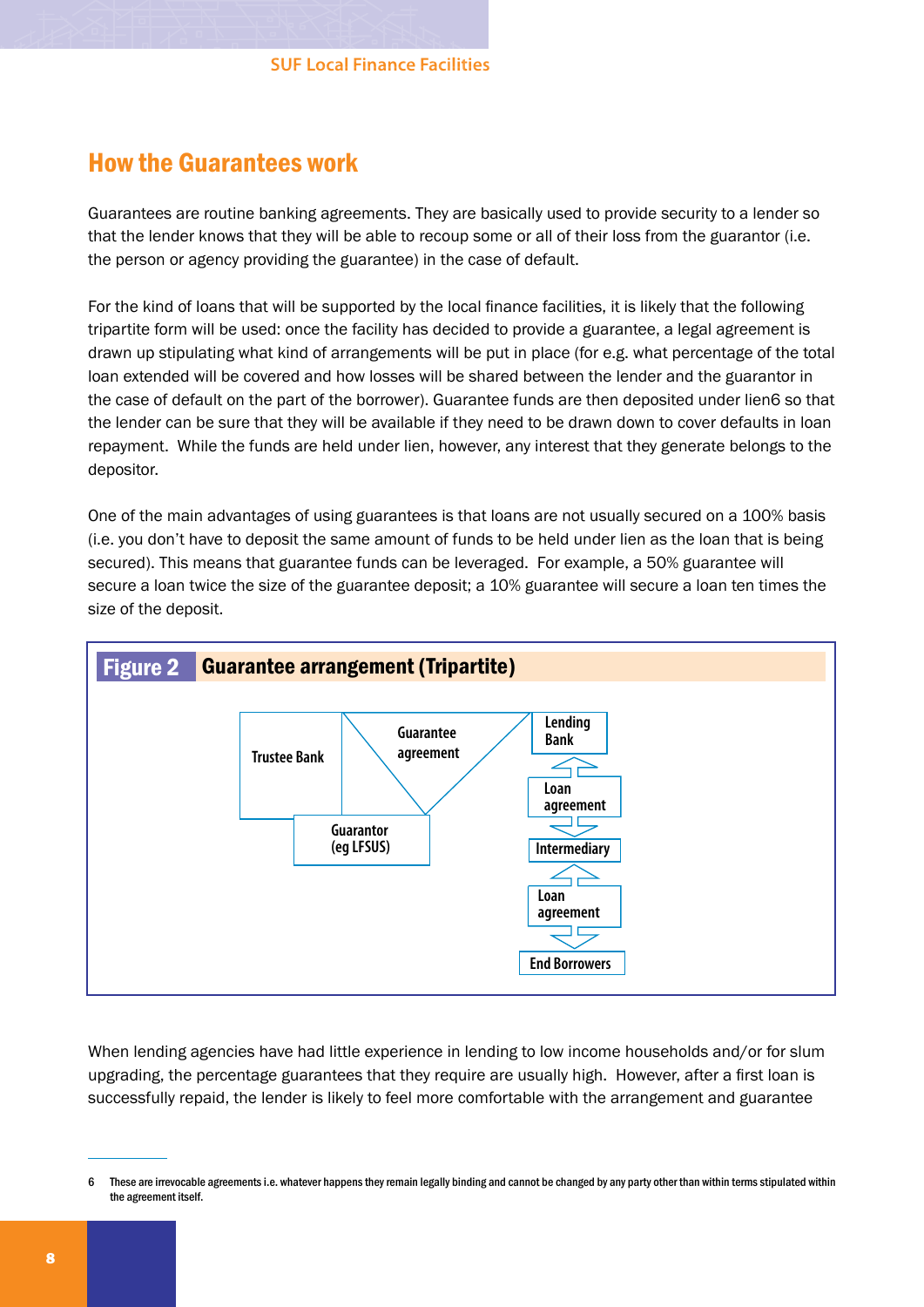rates tend to fall<sup>7</sup>. Over time, a fund used to provide guarantees is able to achieve higher and higher levels of leverage, reducing the risk of providing security and ensuring a much stronger basis for long term sustainability.

## **Ownership**

There are many different forms of local finance facilities. It is important to recognise that the SUF local finance facilities being established differ from other important facilities, such as the Urban Poor Funds associated with Shack Dwellers International (SDI) and the Community-Led Infrastructure Finance Facility (CLIFF) coordinated by Homeless International.

Urban Poor Funds are owned by community-based organisations, their federations and their support NGOs. They are not set up to bring together the complete range of stakeholders that span community, private sector, local and central government, but rather to strengthen the capacity of the urban poor themselves to take a proactive role in developing projects. They provide a range of support based on grant funding provided by donors and, in some cases, funds contributed by savings groups. Few urban poor funds have entered into formal borrowing arrangements with banks, although this can be anticipated in the future. In this respect, they are one of the potentially ideal end users of the financial services that the SUF finance facilities will offer.



*The Minister of Water Resources, Works and Housing of Ghana, with the community in Accra, Ghana. Photo © Erika Kisseih, February 2008.*

Community-Led Infrastructure Finance Facilities (CLIFF) provide bridge financing loans, technical assistance grants and support for exchanging experience and knowledge. Local CLIFFs are specifically designed to support community-led developments and the funds involved can only be accessed by projects that have been initiated at community level. All decisions regarding funding allocation are made within this context. While it is assumed that local government will be supportive of the initiatives, the authorities have no decision making role with respect to CLIFF financing.

Homeless International has managed an international guarantee fund for many years. Initially banks required over 100% guarantees in hard currency. Now successful arrangements based on a 10% guarantee rate are relatively common. For more information see www.homeless-international.org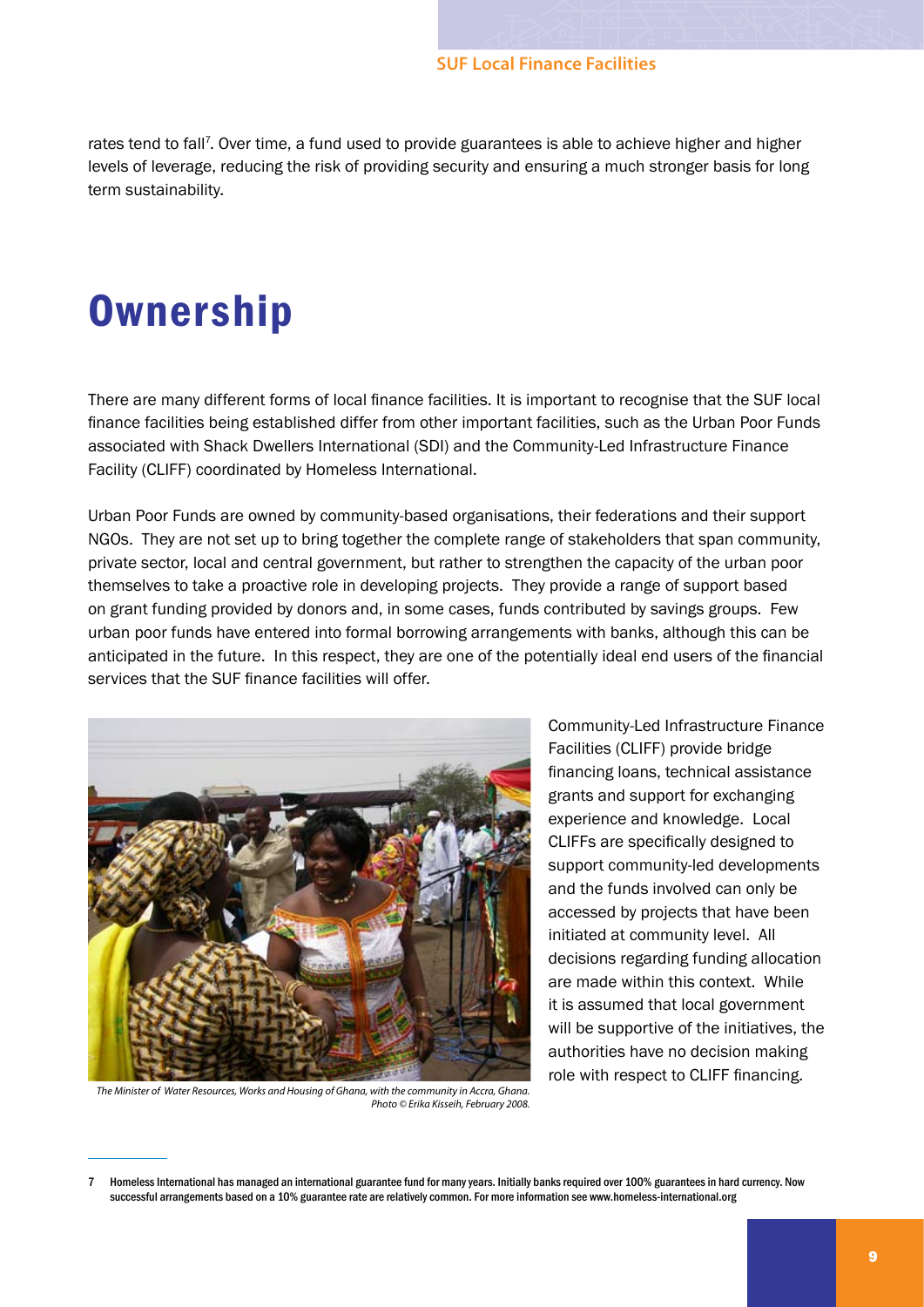One of the features that differentiate SUF local finance facilities from many other funds is the clear focus on ensuring that the facilities are owned by a broad range of stakeholders. This is the Finance Plus concept so central to SUF. A significant challenge in slum upgrading initiatives is the lack of mutual understanding that can exist between the main stakeholder groups, despite the fact that each group has a key role to play if the solutions developed are to be sustainable and replicable.

For example, one of the biggest constraints to successful project implementation is land. Land demarcation, ownership, registration and titling can cause major problems, not only in planning upgrading, but also in obtaining finance and implementing projects. Having representatives on board from the agencies that oversee land regulation can make a vital difference.

However, having communities take an active role is also critical, and it is important that representatives from agencies able to deliver infrastructure and other basic services be involved. This broad involvement of agencies can offer services that are truly Finance Plus, offering a mechanism that brings together financial, technical, physical, social and political resources in order to make slum upgrading a viable possibility.

Given the need to involve a broad range of stakeholders, considerable consultation local taken place with the wide range of agencies involved in the process and members of the Board of each finance facility have been selected on the basis of their ability to legitimately represent their stakeholder groups. There are also plans for regular and on-going support and training to ensure that the Boards operate effectively as teams, sharing a common commitment to the remit of SUF.

# Affordability

#### Subsidies

It is now widely recognised that low income households cannot realistically be expected to cover the full costs of slum and settlement upgrading and that a significant level of subsidy is required. However, it is also widely recognised that subsidies, if they are genuinely to benefit the poor, should be clearly focused and transparent. Subsidies can be provided in many different ways, including the following:

- **Allocation of land with secure tenure;**
- **Provision of off-site and on-site infrastructure and/or technical assistance in installation of** infrastructure;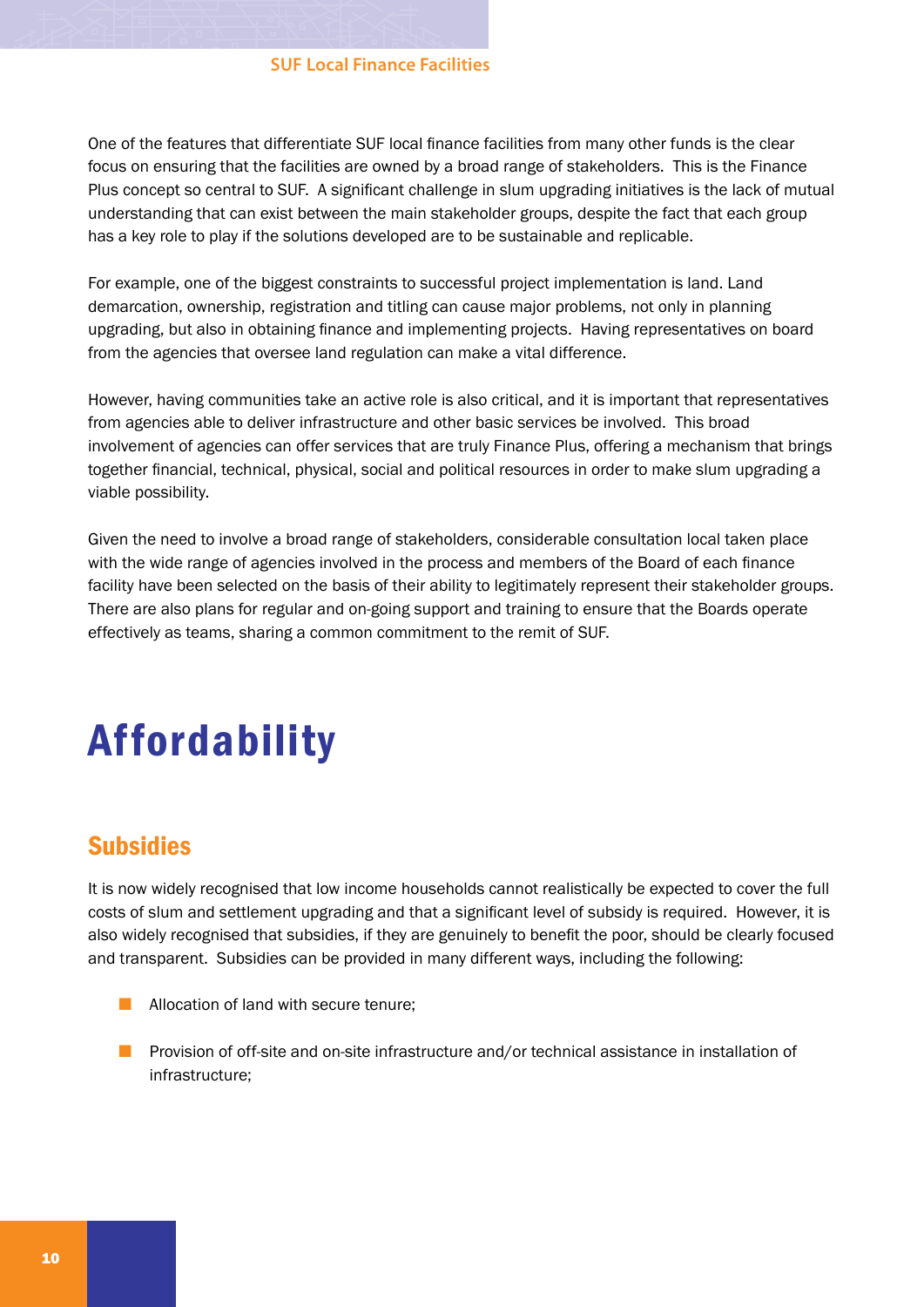- Internal project cross subsidies created by incorporating commercial components into project design (for example, allocating land for the development of residential and/or commercial property for sale or rent);  $\mathbb{Z}^2$
- **Provision of technical assistance in** project design and co-ordination, and;
- **Provision of soft loans and grants to** blend with commercially available finance in order to offer reduced interest rate to end users.

One of the ways in which the SUF local facilities will be able to provide assistance is to ensure that the full range of possible subsidies is explored.



*Sewerage Problem in the informal settlements in Old Fadama, Accra, Ghana. Photo © Suzi Mutter, 2005.*

#### Savings and Loan systems as a foundation

One of the most important pre-requisites for extending loan finance for settlement and slum upgrading is that participating households are part of an effective savings and loan system. Apart from providing an important financial safety net, such systems can provide an effective means of demonstrating potential loan repayment capacity and a means to accumulate funds that can be used as security deposits for loans. As improvements take place and people gain access to mains infrastructure and secure tenure, they will also need to be able to pay utility and property tax bills.

The use of savings and loan systems to ensure adequate livelihoods can be an important part of ensuring that improved facilities do not get handed on to better-off families. The use of collective forms of tenure is another way to ensure the poor are the ones that benefit. The formation of housing cooperatives and housing associations provides a means for the collective to make decision regarding what happens to properties when people need or want to move, ensuring that the benefits of the investment remain within the community. Obviously this can be abused when an association or cooperative is not active or vigilant, but a savings and loan system integrated into the system helps to ensure that people are in regular contact and share information about what is going on. SUF local finance facilities will be responsible for collecting and sharing this important information.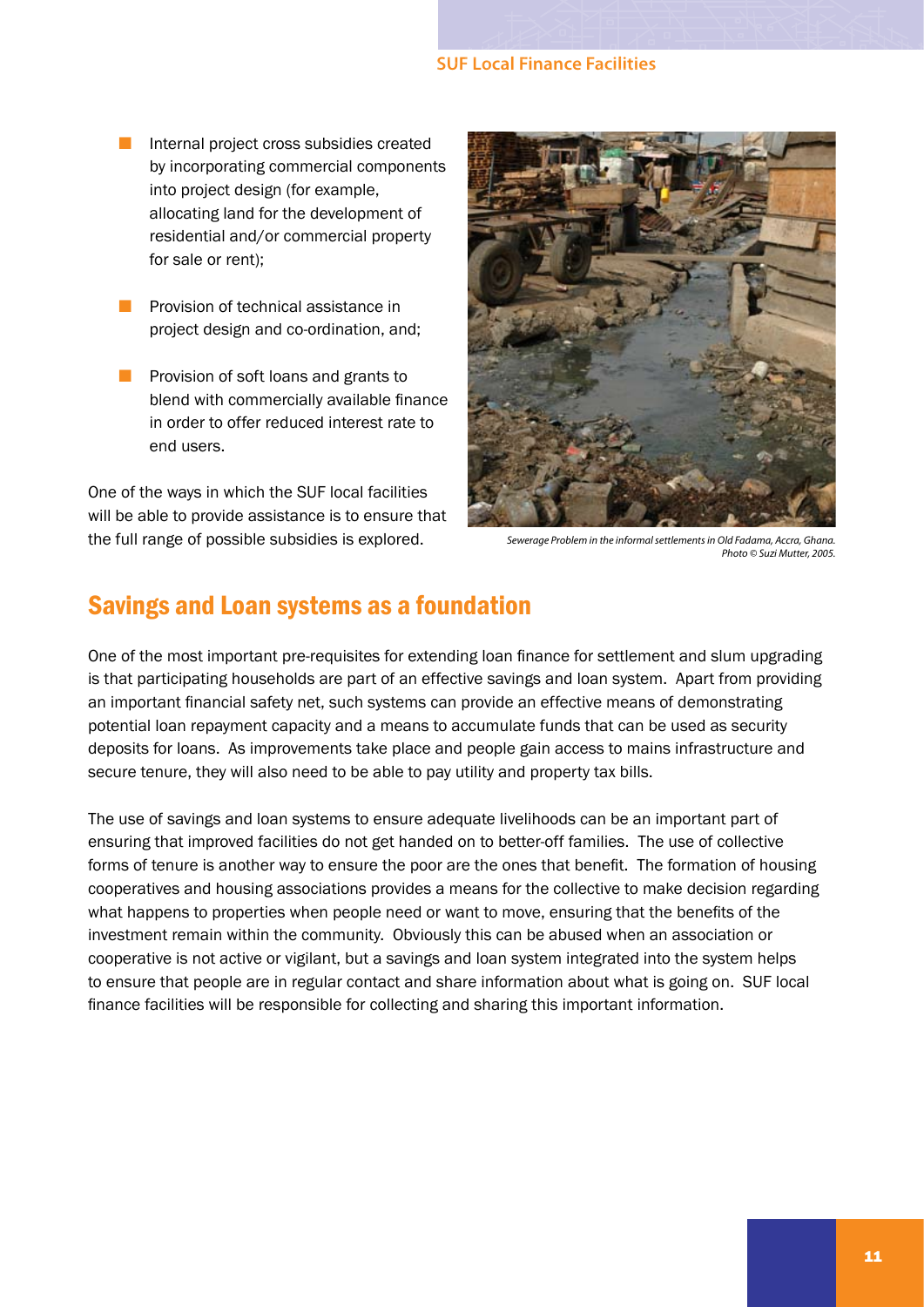*Review of. Photo* © Suzi Mutter, December 2004.

### Getting the product right



*Review of the apprentice meeting. Photo © Suzi Mutter, 2005.*

Planning and building standards often end up making slum upgrading unaffordable to low income households. This is particularly the case where required plot and building sizes are too large. One of the most important ways that SUF finance facilities can help is to make sure that the real costs of planned developments are properly assessed. Where changes are required, it is necessary to ensure affordability and to also make sure that the necessary technical support is provided to negotiate appropriate solutions. One of the main

advantages of having a broad ownership of the facilities is that representatives from relevant agencies will already be familiar with each other and hopefully able to collaborate more effectively as a result.

#### Getting the time frame right

Longer term loans require lower monthly repayments than short term loans although the end cost of the loan will be higher. It is important that options regarding the term of loans are discussed and considered by the end borrowers so that people clearly understand the financial commitment that they are taking on. One of the most important responsibilities of the local finance facilities will be to ensure that financial information is presented in a way that people can understand so that they can make their own decisions about what arrangements will work most effectively. It is important that this information is consistent with the information that will be required by commercial lending institutions*.*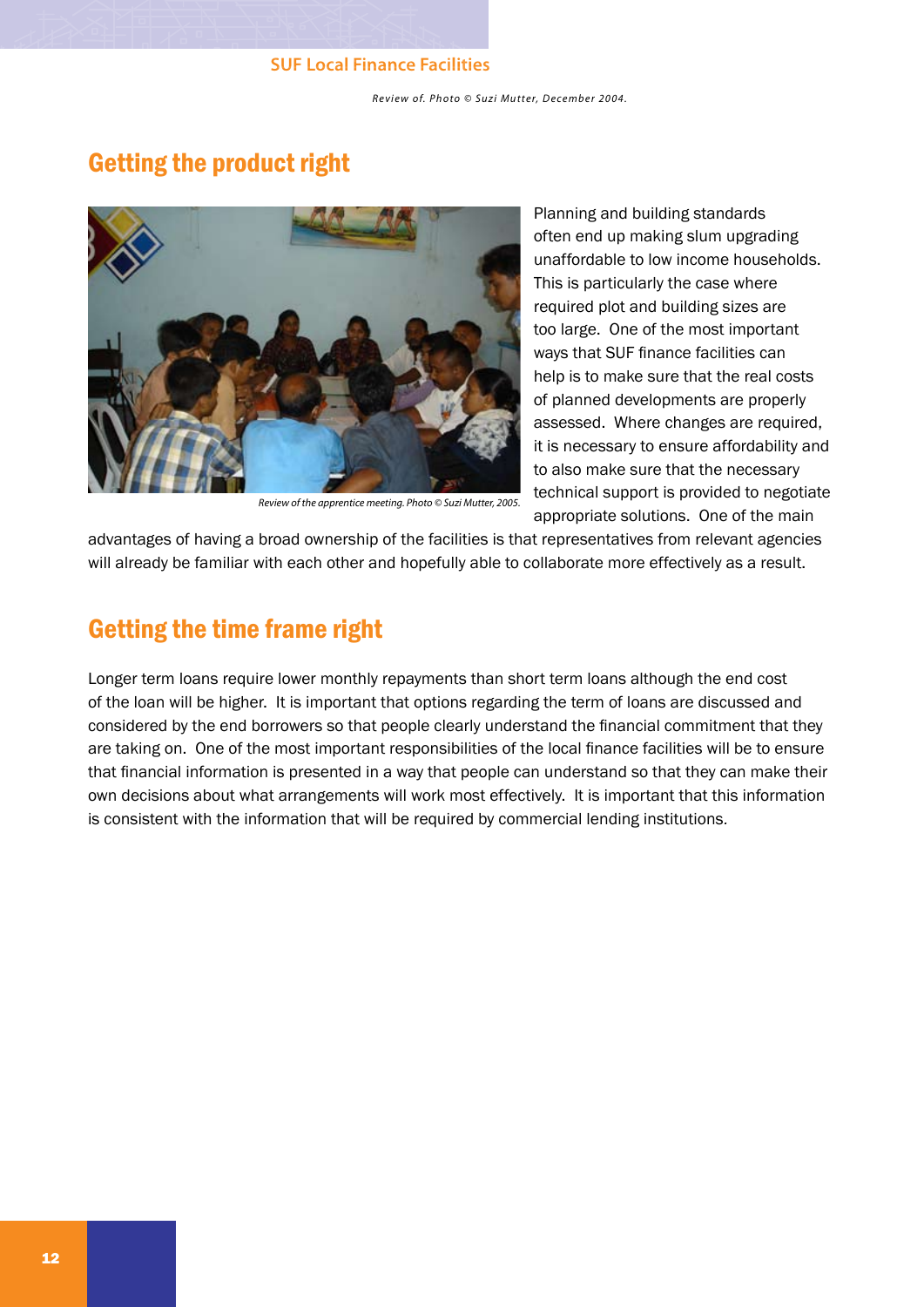## Multipliers

The seed capital required by local finance facilities is expected to generate significant leverage.

#### Guarantee gearing

Over time, it is anticipated that the level of guarantees required to secure commercial loans will reduce<sup>8</sup>.

#### **Infrastructure**

As communities become organised around settlement upgrading, it becomes easier to deliver improved infrastructure and to ensure the long term maintenance of that infrastructure.

#### Land

Both traditional and local authorities seem willing to allocate land for development where there is a clear mechanism for financing the development of that land.

### Livelihoods and local contracting

The level of building and construction activity associated with settlement upgrading is considerable. local finance facilities can play an important role in ensuring that the benefits of this economic activity are retained locally by making use of local contracting arrangements.

<sup>8</sup> See Homeless International's experience mentioned in an earlier footnote 7.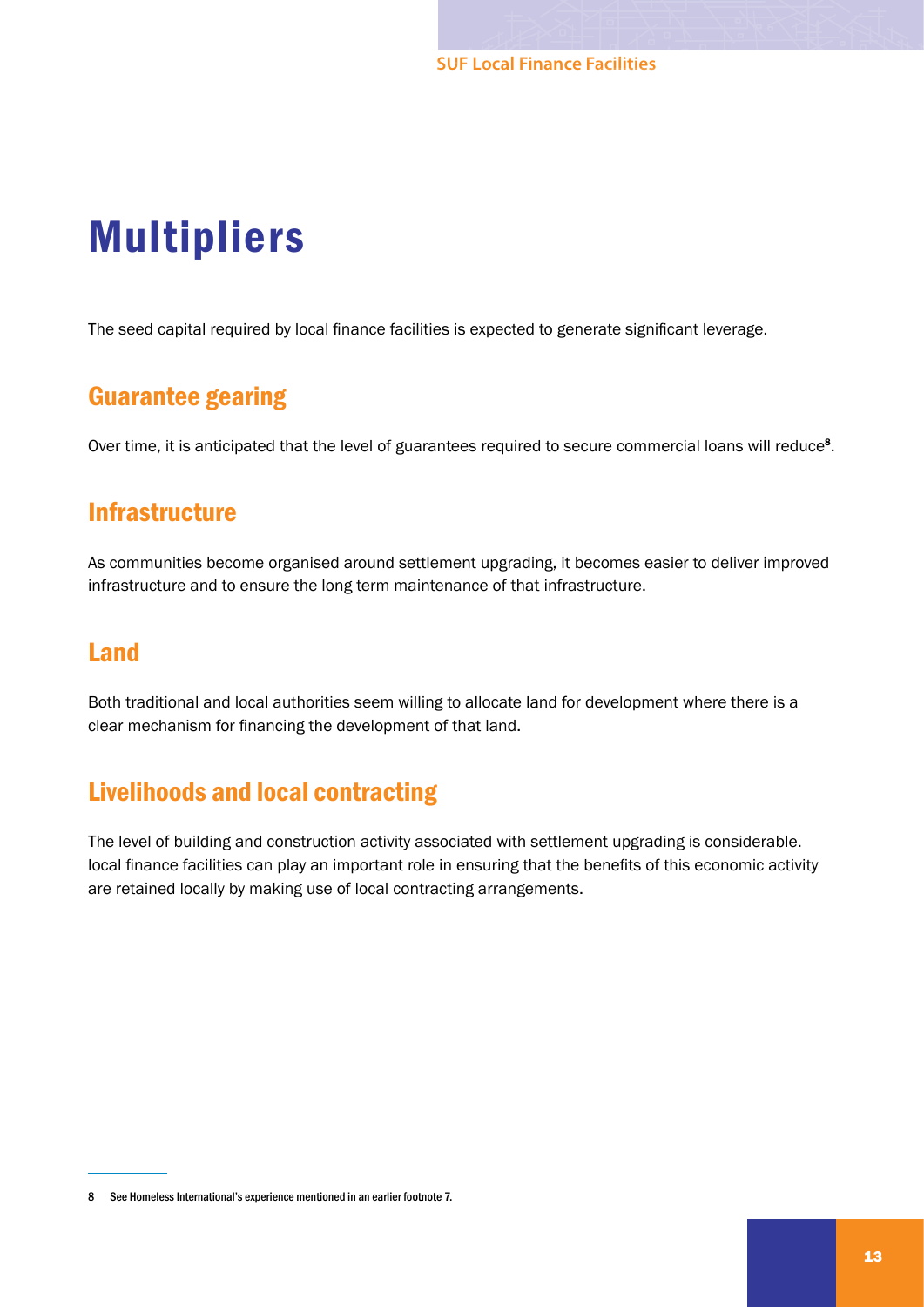# Sustainability

SUF local finance facilities will only be truly effective if they provide sustainable benefits in the long term. There are a number of means to achieve this listed below:

## Building in margins for all the key stakeholders in the lending arrangement

Local finance facilities are designed to facilitate access to wholesale loans. The retail end of the lending arrangement will be handled by one or more intermediaries. For the arrangement to be successful, it is important that the costs of managing the retail arrangements be recognised and an adequate margin to cover these costs be provided. A means of spreading interest rate structuring is shown in the diagramme below.

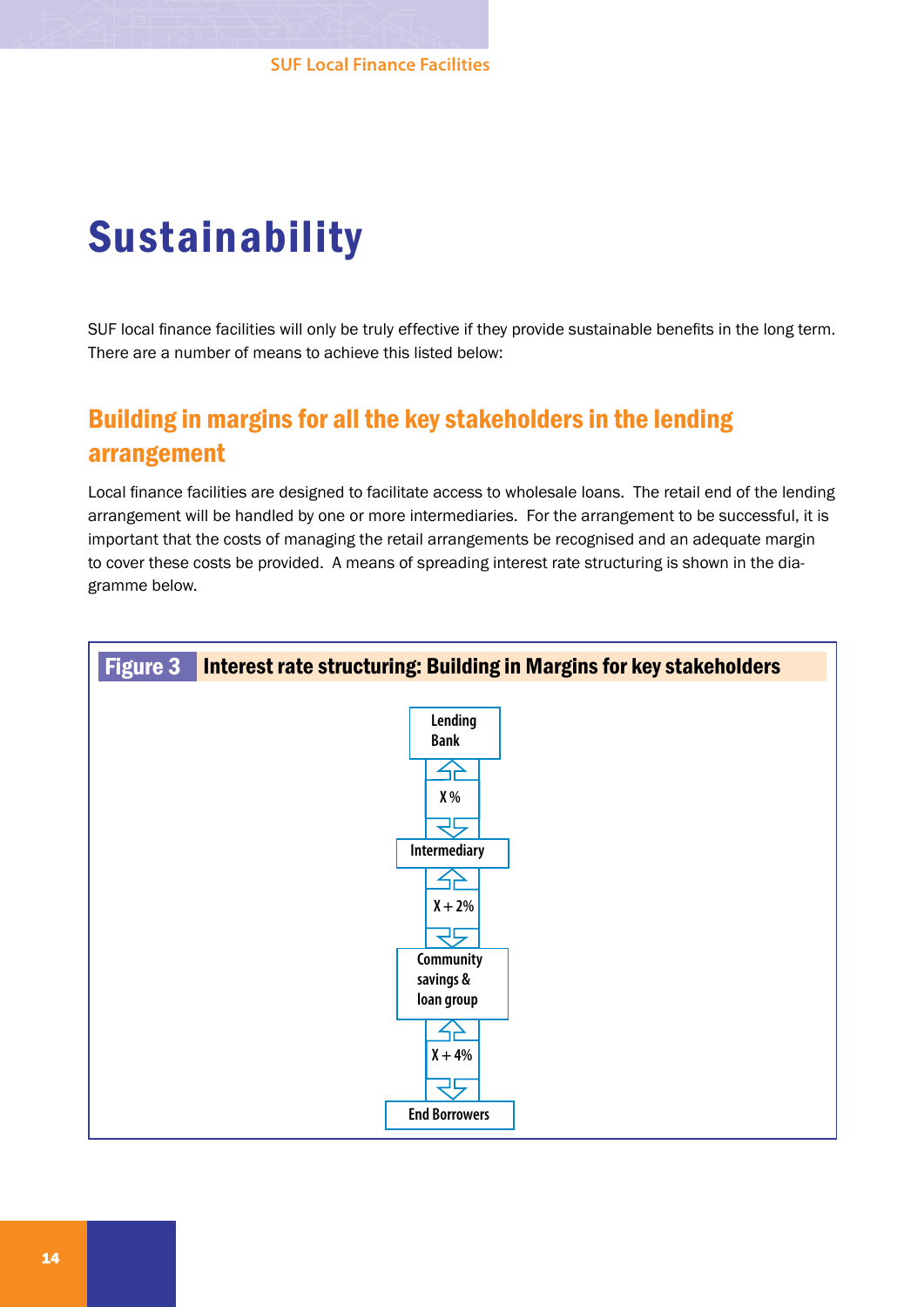#### Adequate provisioning and management of retained balances

It is important that the facilities are adequately capitalised so that the portfolio of projects that each facility supports is not put at risk by failure in a single project. This will require a clear policy for provisioning and management of retained balances in line with local regulation of not-for-profit organisations.

### Competent hosting arrangements

The initial level of transactions likely to be undertaken by each facility does not justify the establishment of stand-alone institutions in the first few years. As has already been mentioned, the local finance facilities are consequently to be hosted by pre-existing institutions with demonstrated financial management capacity in line with the fiduciary expectations of the donors contributing to SUF. Once the volume of activity begins to build up and guarantees are released for application with new projects, this situation will need to be reviewed, but the aim at this stage is to keep overhead and management costs lean.

#### Identification of new funding sources

The local finance facilities are currently in a "chicken and egg" situation. Clearly, additional funding will be required to capitalise them in the longer term. However, it is difficult to negotiate such funding in the absence of a demonstrable track record. The current priority is to get things up and running so that the SUF project as a whole, and the local and central governments working in partnership with the initiative, are able to show what can be done with the resources that they have already committed.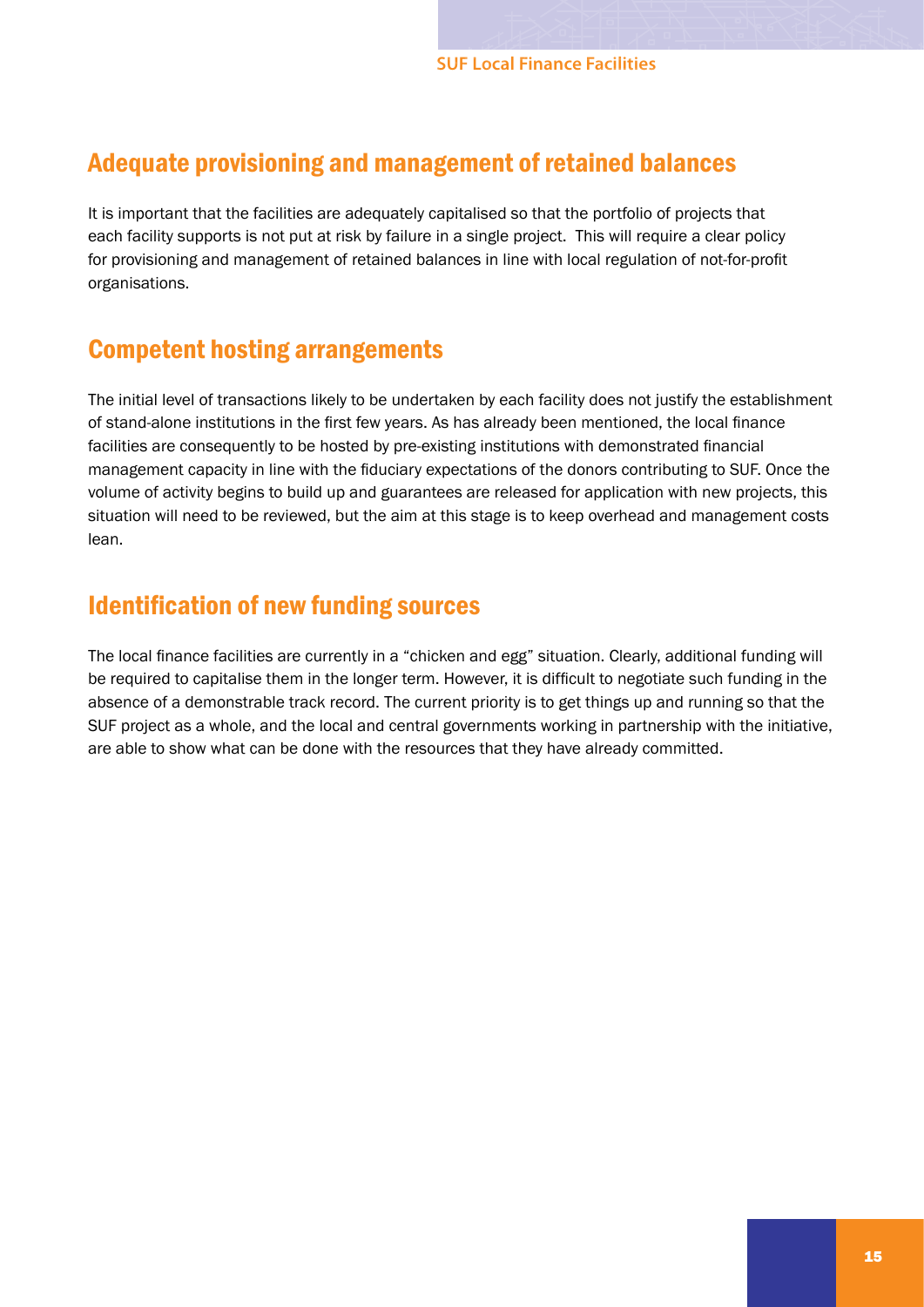

*Local women preparing food in the informal settlements at Tema , Ghana. Photo © Suzi Mutter, December 2004.*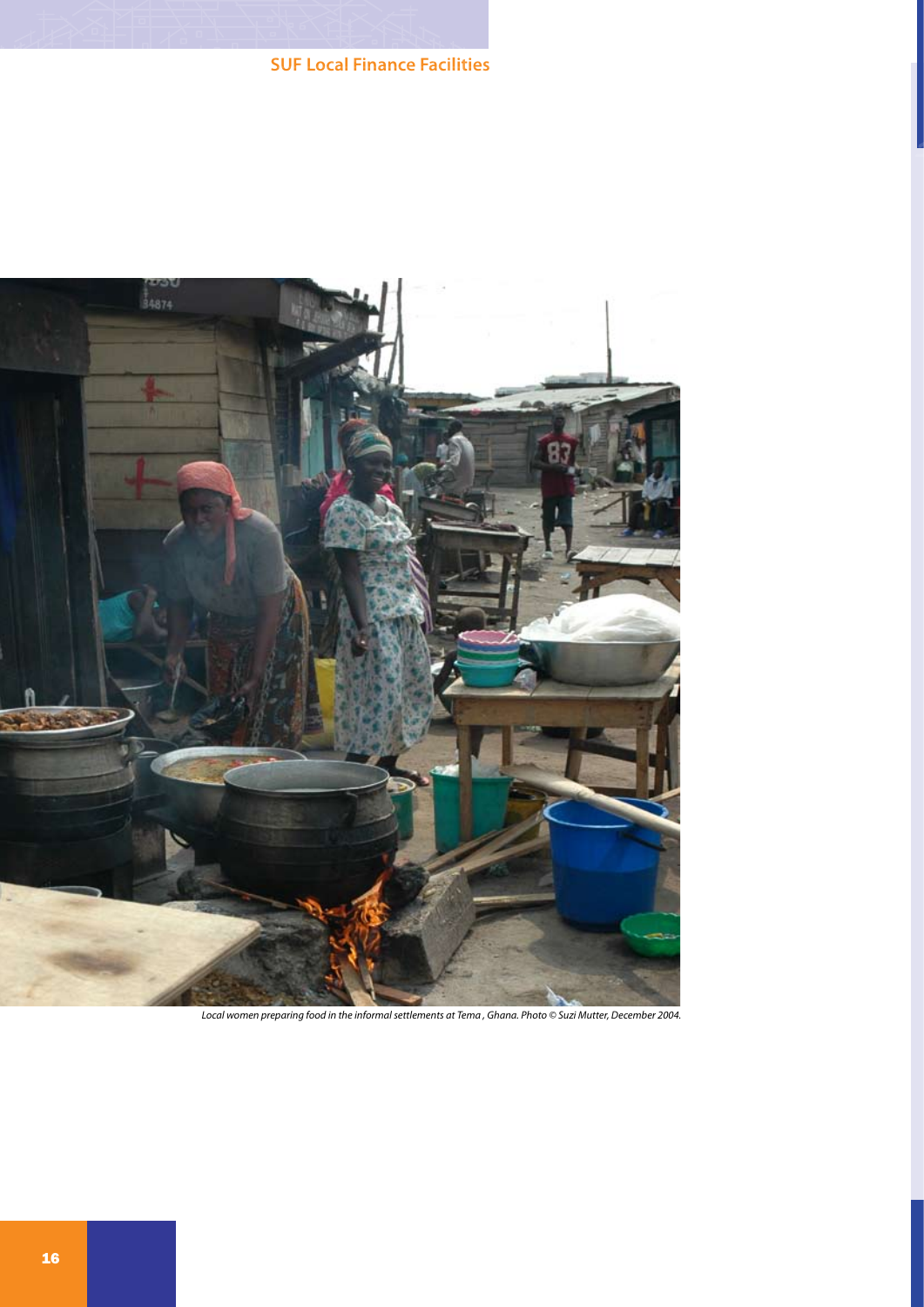# **FINANCING SLUM UPGRADING**

 $\sqrt{DQ}$ 

## X DON'T

| Ensure that financing for slum upgrading is recognised as a<br>priority within national development planning and as a key<br>investment element contributing to economic growth. This<br>emphasis should be reflected in a slum upgrading budget line<br>within national and local authority budgets. | Don't rely on one off poverty-focused upgrading projects.                                                                                                                                  |
|-------------------------------------------------------------------------------------------------------------------------------------------------------------------------------------------------------------------------------------------------------------------------------------------------------|--------------------------------------------------------------------------------------------------------------------------------------------------------------------------------------------|
| Encourage local and international banks and micro finance in-<br>stitutions to become active participants in financing upgrading<br>as part of their core business.                                                                                                                                   | Don't rely solely on housing or government finance institutions.                                                                                                                           |
| Ensure that guarantees are available to encourage banks to<br>lend to slum upgrading projects.                                                                                                                                                                                                        | Don't provide guarantees that support interventions based on<br>political patronage.                                                                                                       |
| Build investment in slum upgrading on a firm foundation of<br>community based savings and loan systems and local authority<br>commitments to provide in kind and monetary allocations on<br>an annual basis.                                                                                          | Don't assume that community involvement is best restricted to<br>cost recovery and loan repayment and that local government<br>has no responsibility for planning investment in upgrading. |
| Recognise that financing for slum upgrading requires a mix<br>of short, medium and long-term loans, integrating finance for<br>building, infrastructure and livelihoods.                                                                                                                              | Don't assume that one financial product fits all.                                                                                                                                          |
| Provide mechanisms to blend municipal finance, cross subsi-<br>dies and beneficiary contributions to ensure financial viability<br>of upgrading projects and home improvement programmes.                                                                                                             | Don't rely on government subsidies or on full cost recovery from<br>slum dwellers.                                                                                                         |
| Develop a process for sharing risk analysis and planning for risk<br>mitigation and management with all the key stakeholders.                                                                                                                                                                         | Don't expect residents of slums to be the only risk takers in<br>developing new approaches to upgrading.                                                                                   |
| Plan projects on a mixed-use basis with revenue generating ele-<br>ments such as saleable residential units and rentable commer-<br>cial space in order to maximise financial viability.                                                                                                              | Don't assume that lending for slum upgrading will necessarily<br>be asset-based. Where banks do lend for this purpose lending is<br>more than likely to be revenue based.                  |
| Ensure that subsidies are effectively targeted so that the ben-<br>efits reach those for whom they are intended and build on the<br>basis of long term engagement.                                                                                                                                    | Don't assume that all the problems of a slum can be addressed<br>quickly with the framework of a single project.                                                                           |
| Recognise that not everyone who lives in a slum is poor. Where<br>an area upgrading strategy is to be implemented provision<br>needs to be made for a range of income groups with steps<br>taken to ensure that the poorest are not excluded.                                                         | Don't insist that interventions should only benefit low-income<br>families.                                                                                                                |
| Recognise that home ownership is not the solution to every-<br>one's problems. Provision for the development of affordable<br>rental property is an important component of financing slum<br>upgrading.                                                                                               | Don't restrict interventions to developments based on clear land<br>title and private ownership of property.                                                                               |
| Make the real cost of finance very clear so that people clearly<br>understand the commitments they are making to loan repay-<br>ment.                                                                                                                                                                 | Don't hide the real cost behind misleading promotional mes-<br>sages.                                                                                                                      |
| Where appropriate establish local upgrading finance facilities<br>so that funding is locally available.                                                                                                                                                                                               | Don't assume that existing finance institutions will have the<br>capacity to deliver the full range of financial services required.                                                        |
| Explore options to use land allocation, readjustment and shar-<br>ing methods to release finance for upgrading.                                                                                                                                                                                       | Don't place unnecessary restrictions on land use.                                                                                                                                          |



**SLUM UPGRADING FACILITY**

**U N I T E D N A T I O N S H U M A N S E T T L E M E N T S P R O G R A M M E**